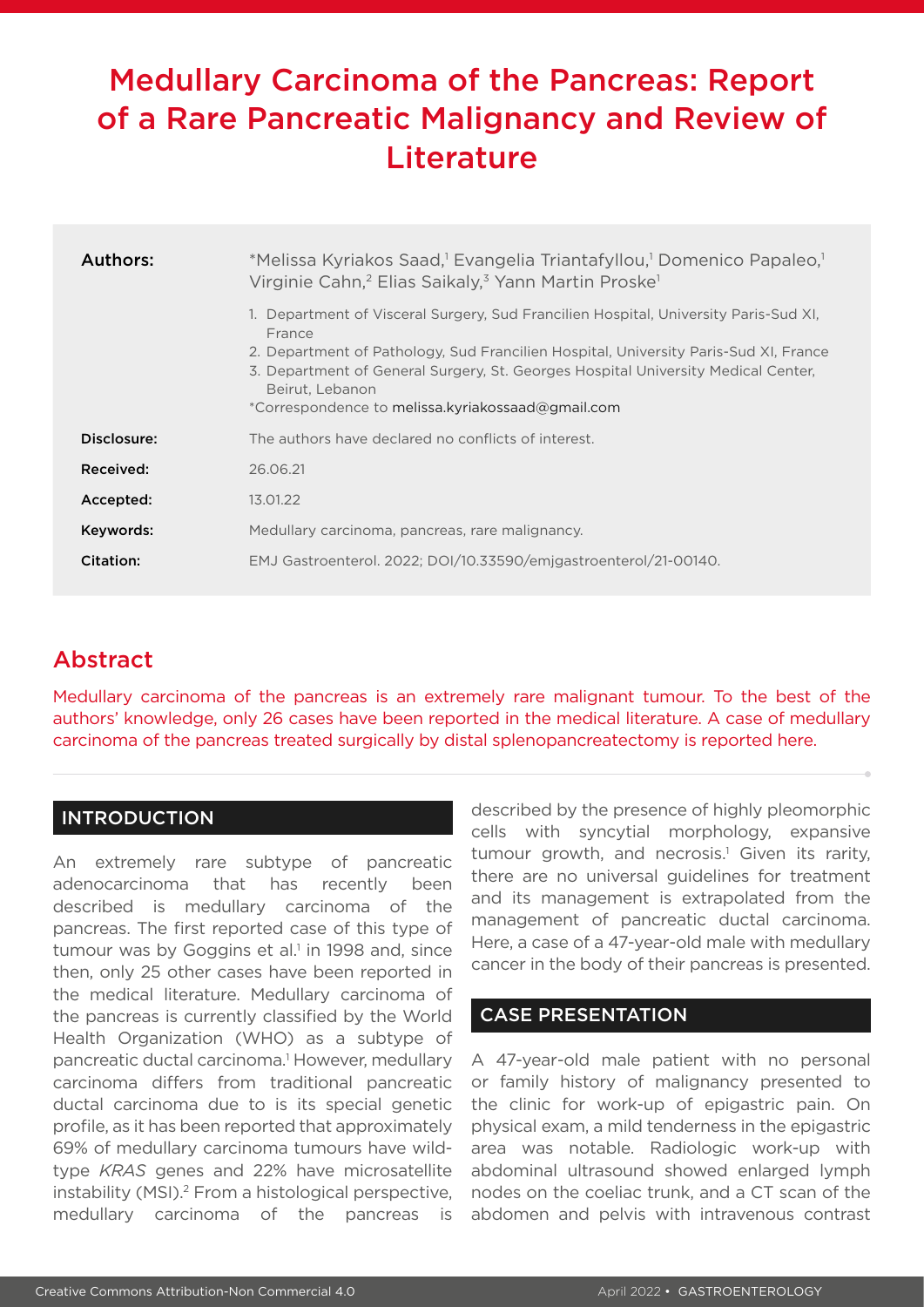the pancreas measuring 40x25 mm, with no evidence of vascular invasion (Figure 1). Magnetic resonance cholangiopancreatography showed a pancreatic body lesion measuring 30x25 mm, with heterogeneous density and delayed

revealed a hypodense lesion in the body of contrast uptake (Figure 2). An endoscopic ultrasound revealed a well-defined mass in the pancreatic body measuring 35x21 mm, which was hypoechoic, non-infiltrative, and inhomogeneous with central enhancement.



Figure 1: CT scan revealing a hypodense lesion in the of body of the patient's pancreas measuring 40x25 mm.

The lesion had no evidence of vascular invasion and there was no dilation of the pancreatic duct.



Figure 2: Magnetic resonance cholangiopancreatography showing a pancreatic body lesion measuring 30x25 mm, with heterogeneous density and delayed contrast uptake.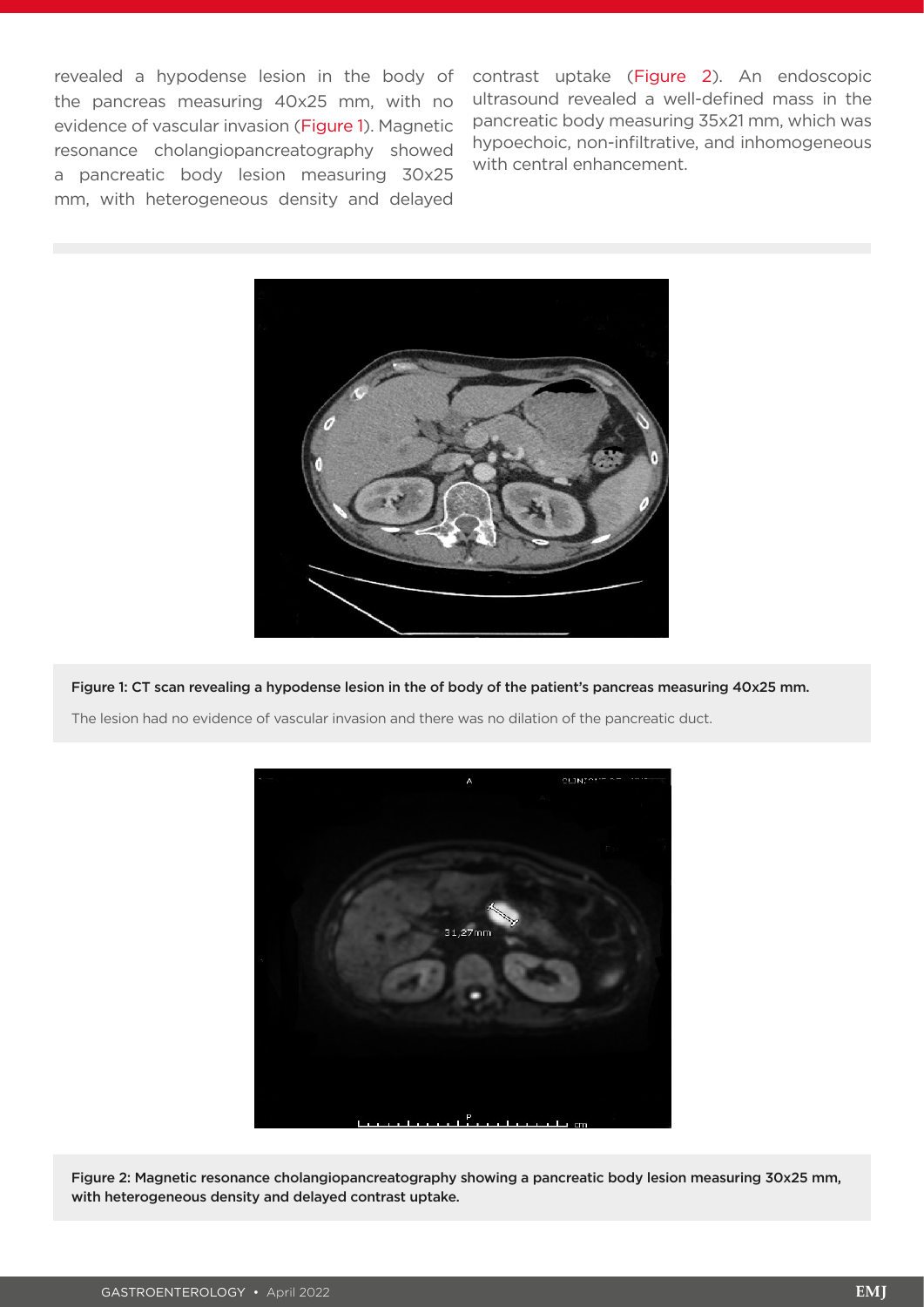Multiple biopsies were taken, and histopathology revealed a non-invasive intraductal tubular papillary neoplasm. A PET-CT scan was performed, and no distant metastases were identified (Figures 3 and 4). Afterwards, a laparoscopic distal splenopancreatectomy was performed. Histopathology showed a 4.0x3.8 cm mass in the body of the pancreas that was compatible with medullary carcinoma, with negative surgical margins and perineural and perivascular invasion (Figure 5A). Microscopic

examination showed a poorly differentiated carcinoma with limited gland formation, syncytial growth pattern, and stroma characterised by abundant tumour-infiltrating lymphocytes (Figures 5B and 5C). The borders of the tumour were well-defined in three-quarters of its periphery, where it was surrounded by a fibrinous pseudo-capsule (Figure 5D), and in the other quarter, there was an aspect of infiltrating stroma.



Figure 3: CT (left) and PET (right) scans of the patient's abdomen showing a hypermetabolic lesion of pancreatic body (arrow) with no distant metastasis.



Figure 4: CT (left) and PET (right) scans of the patient's pancreas showing a hypermetabolic lesion of the pancreatic body with no distant metastasis.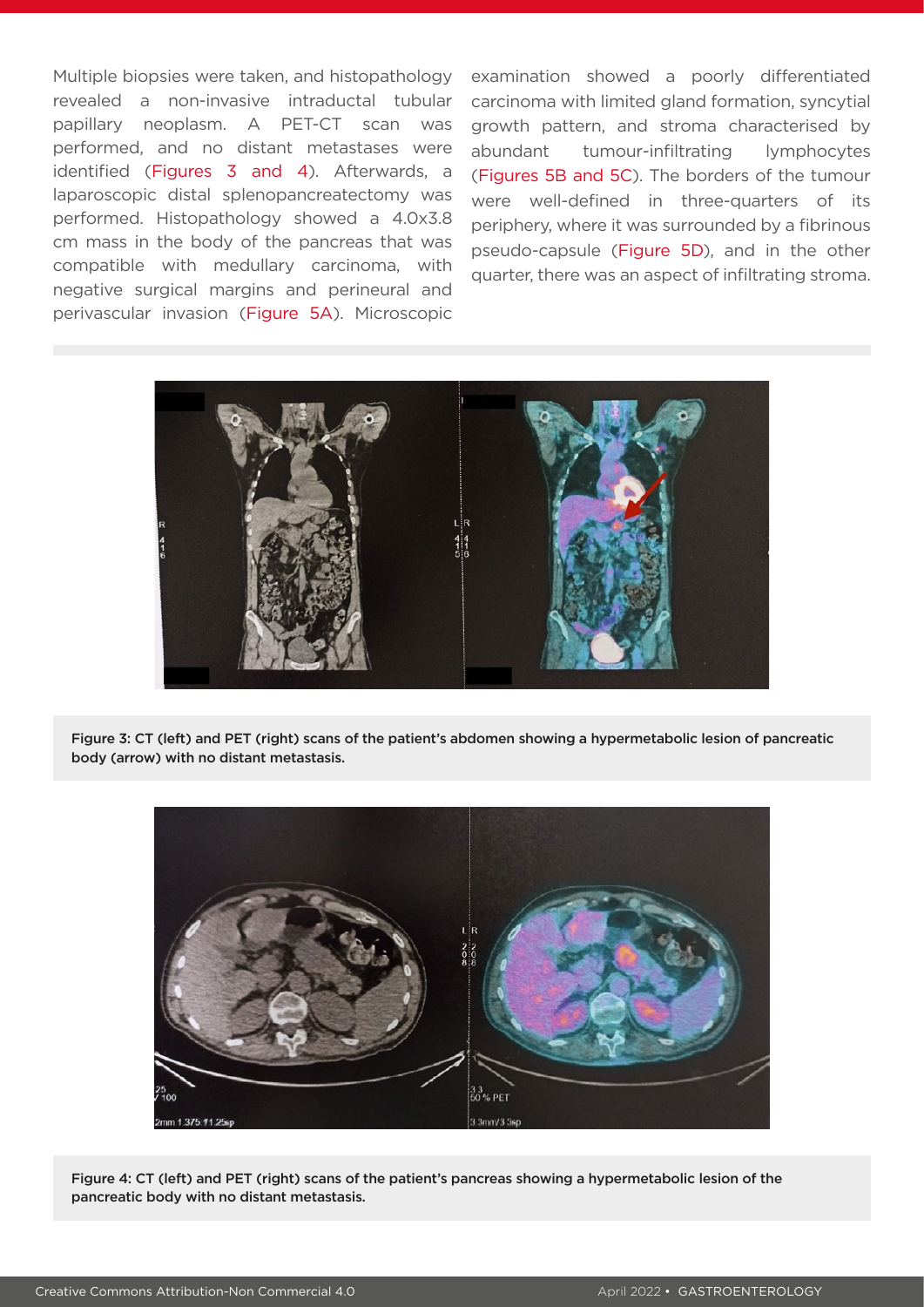

#### Figure 5: Histopathology performed after laparoscopic distal splenopancreatectomy.

A) Macroscopic image of the tumour after formalin fixation, measuring 4.0x3.8 cm. B) Microscopic image showing the syncytial growth and formation of glandular masses, which represent the tumour proliferation. The stroma has a basophilic appearance characterised by abundant lymphocyte proliferation forming lymphocyte follicles with a clear centre (arrows). C) Microscopic image showing the syncytial growth and formation of glandular masses, which represent the tumour proliferation. **D)** A fibrinous pseudo-capsule, covering most of the circumference of the tumour.

Immunohistochemistry for the neuroendocrine markers, cytokeratin-7, caudal-related homeobox transcription factor 2, B cell lymphoma 10, and cytokeratin-20 were negative. Tests for mutations of the *EGFR* (exons 18–21), *KRAS* (exons 2 and 34), *NRAS* (exons 2, 3, and 4), *BRAF* (exons 11 and 15), *KIT* (exons 8, 9, 11, 13, 14, 17, and 18), and *PI3KCA* (exons 10 and 21) genes were all negative. Henceforth, the tumour was considered to have a genetic profile of wild-type *KRAS*. No MSI was identified (phenotype: microsatellite stability [MSS]), which does not favour a diagnosis of Lynch syndrome. *In situ* hybridisation for Epstein– Barr virus peptide nucleic acid was also negative. Cytokeratin-19 was positive, and antigen Ki-67 proliferation was 30–40% in favour of an aggressive neoplasm. Moreover, an additional molecular study in search of a hypermutated

tumour in the *POLE* gene profile was performed and came back as negative. After 12 weeks post-surgery, the patient started adjuvant chemotherapy with folinic acid plus fluorouracil plus irinotecan plus oxaliplatin and was diseasefree up to 7 months post-surgery.

### **DISCUSSION**

Medullary carcinoma of the pancreas is a recently described rare subtype of pancreatic adenocarcinoma with a special genetic profile.<sup>2</sup> Its true incidence, prognosis, and optimal treatment are yet to be determined, and its management is currently extrapolated from the management of pancreatic ductal carcinoma. However, medullary carcinoma of the pancreas is genetically distinct from conventional ductal adenocarcinomas of the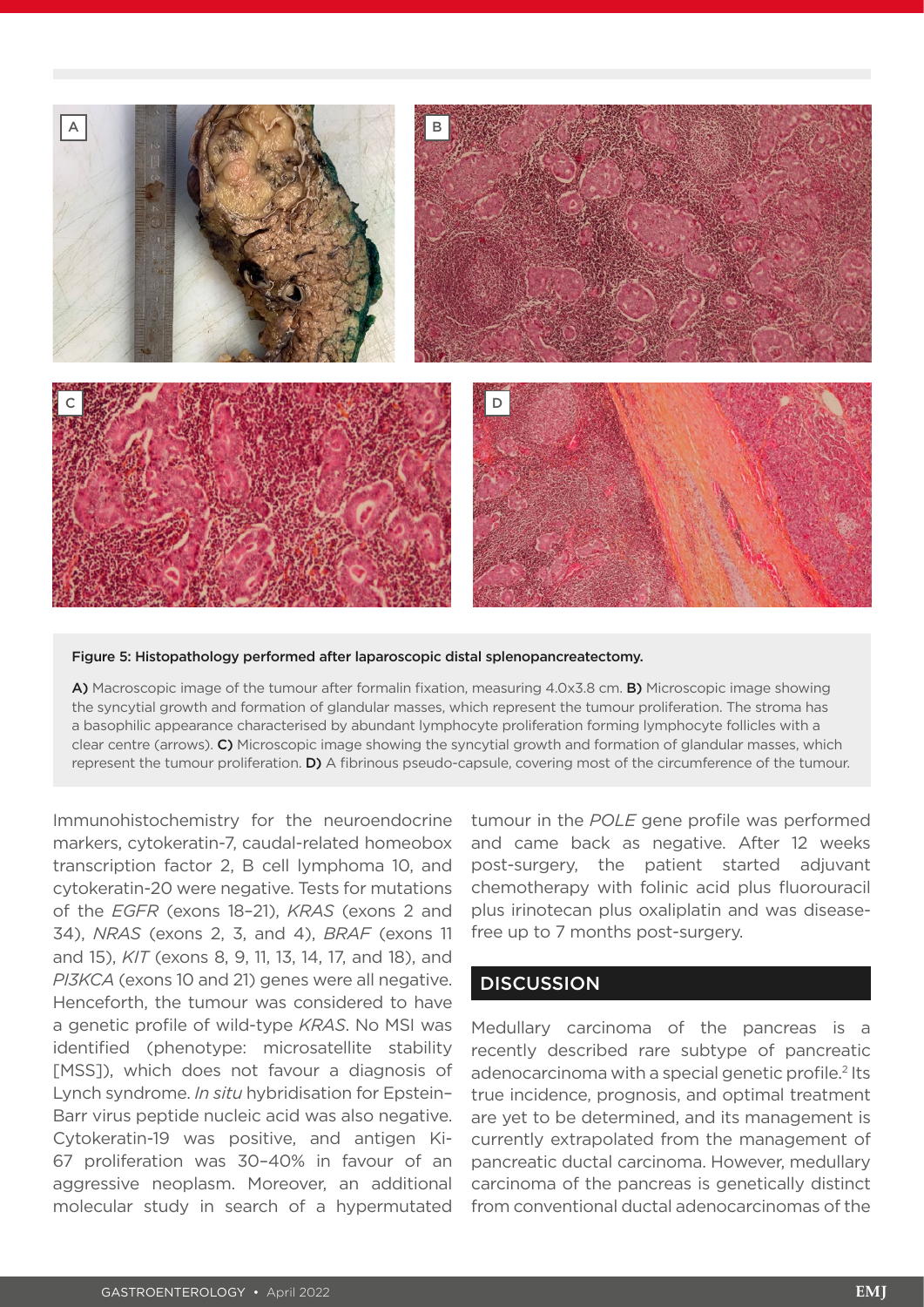pancreas. In fact, Goggins et al.<sup>1</sup> found that 60% of patients with pancreatic medullary carcinoma had both MSI and a wild-type *KRAS* gene. These data are atypical for non-medullary ductal adenocarcinomas of the pancreas, which nearly universally harbour *KRAS* gene mutations and seldom, if ever, have MSI.<sup>1,3</sup> Its diagnosis depends on histologic findings, and there are no specific imaging or tumour markers that could aid these diagnoses. Consequently, pathologists should differentiate between medullary carcinoma and the conventional ductal adenocarcinoma as this will highlight the possibility of an inherited cancer syndrome, such as hereditary non-polyposis colorectal cancer, which will translate directly into better genetic counselling.

To the best of the authors' knowledge, medullary carcinoma of the pancreas has been reported in 26 cases (Table 1). The mean age at diagnosis is 65 years, with 60% of patients being male and 40% being female, and 59% of these cases had a positive family history of cancer. However, regarding the anatomical location of the tumour, the case outlined here is the fourth reported case

#### Table 1: Characteristics of previously reported medullary carcinoma of the pancreas.

| Author<br>(year)                         | Gen-<br>der/<br>age<br>(years) | Size<br>(cm) | Loca-<br>tion in<br>pan-<br>creas | Family<br>history             | Personal<br>history of<br><b>CRC</b> | Pre-op<br>imaging | Pre-op<br>metasta-<br>ses | Surgery | Tumour<br>markers | <b>MSI</b> | <b>KRAS</b><br>mutation | LNs      | Survivor<br>(months/<br>status) |
|------------------------------------------|--------------------------------|--------------|-----------------------------------|-------------------------------|--------------------------------------|-------------------|---------------------------|---------|-------------------|------------|-------------------------|----------|---------------------------------|
| Goggins<br>et al. <sup>1</sup><br>(1998) | M/71                           | 5.0          | N/A                               | Positive<br>(kidney,<br>lung) | Positive<br>(x2)                     | N/A               | <b>No</b>                 | Whipple | N/A               | Positive   | Wild                    | Positive | 52/AWD                          |
| Goggins<br>et al. <sup>1</sup><br>(1998) | F/84                           | 2.0          | N/A                               | Positive<br>(breast,<br>lung) | Negative                             | N/A               | No                        | Whipple | N/A               | Positive   | Wild                    | Positive | 4/DOD                           |
| Goggins<br>et al. <sup>1</sup><br>(1998) | M/72                           | 2.5          | N/A                               | Positive<br>(breast)          | Negative                             | N/A               | No                        | Whipple | N/A               | Positive   | Wild                    | Negative | 16/AWD                          |
| Goggins<br>et al. <sup>1</sup><br>(1998) | M/65                           | 7.0          | N/A                               | Positive                      | N/A                                  | N/A               | No                        | N/A     | N/A               | Negative   | G12R                    | Negative | 13/DOD                          |
| Goggins<br>et al. <sup>1</sup><br>(1998) | M/55                           | 4.0          | N/A                               | Positive                      | N/A                                  | N/A               | No                        | N/A     | N/A               | Negative   | Wild                    | Positive | 12/AWD                          |
| Goggins<br>et al. <sup>1</sup><br>(1998) | M/85                           | 8.0          | N/A                               | Positive                      | N/A                                  | N/A               | <b>No</b>                 | N/A     | N/A               | Negative   | G12D                    | Negative | 7/DOD                           |
| Wilentz<br>et al. <sup>2</sup><br>(2000) | M/72                           | N/A          | N/A                               | Positive                      | N/A                                  | N/A               | N/A                       | N/A     | N/A               | Negative   | CGT                     | N/A      | O/DOD                           |
| Wilentz<br>et al. <sup>2</sup><br>(2000) | F/74                           | N/A          | N/A                               | Unknown                       | N/A                                  | N/A               | N/A                       | N/A     | N/A               | Negative   | Wild                    | N/A      | 8/DOD                           |
| Wilentz<br>$et$ al. $2$<br>(2000)        | M/79                           | N/A          | N/A                               | Positive                      | N/A                                  | N/A               | N/A                       | N/A     | N/A               | Negative   | GAT                     | N/A      | 5/DOD                           |
| Wilentz<br>$et$ al. $2$<br>(2000)        | F/53                           | N/A          | N/A                               | Positive                      | N/A                                  | N/A               | N/A                       | N/A     | N/A               | Negative   | Wild                    | N/A      | 45/DOD                          |
| Wilentz<br>$et$ al. $2$<br>(2000)        | M/44                           | N/A          | N/A                               | Unknown                       | N/A                                  | N/A               | N/A                       | N/A     | N/A               | Negative   | Wild                    | N/A      | 11/DOD                          |
| Wilentz<br>$et$ al. $2$<br>(2000)        | M/49                           | N/A          | N/A                               | Unknown                       | N/A                                  | N/A               | N/A                       | N/A     | N/A               | Negative   | Wild                    | N/A      | 15/DOD                          |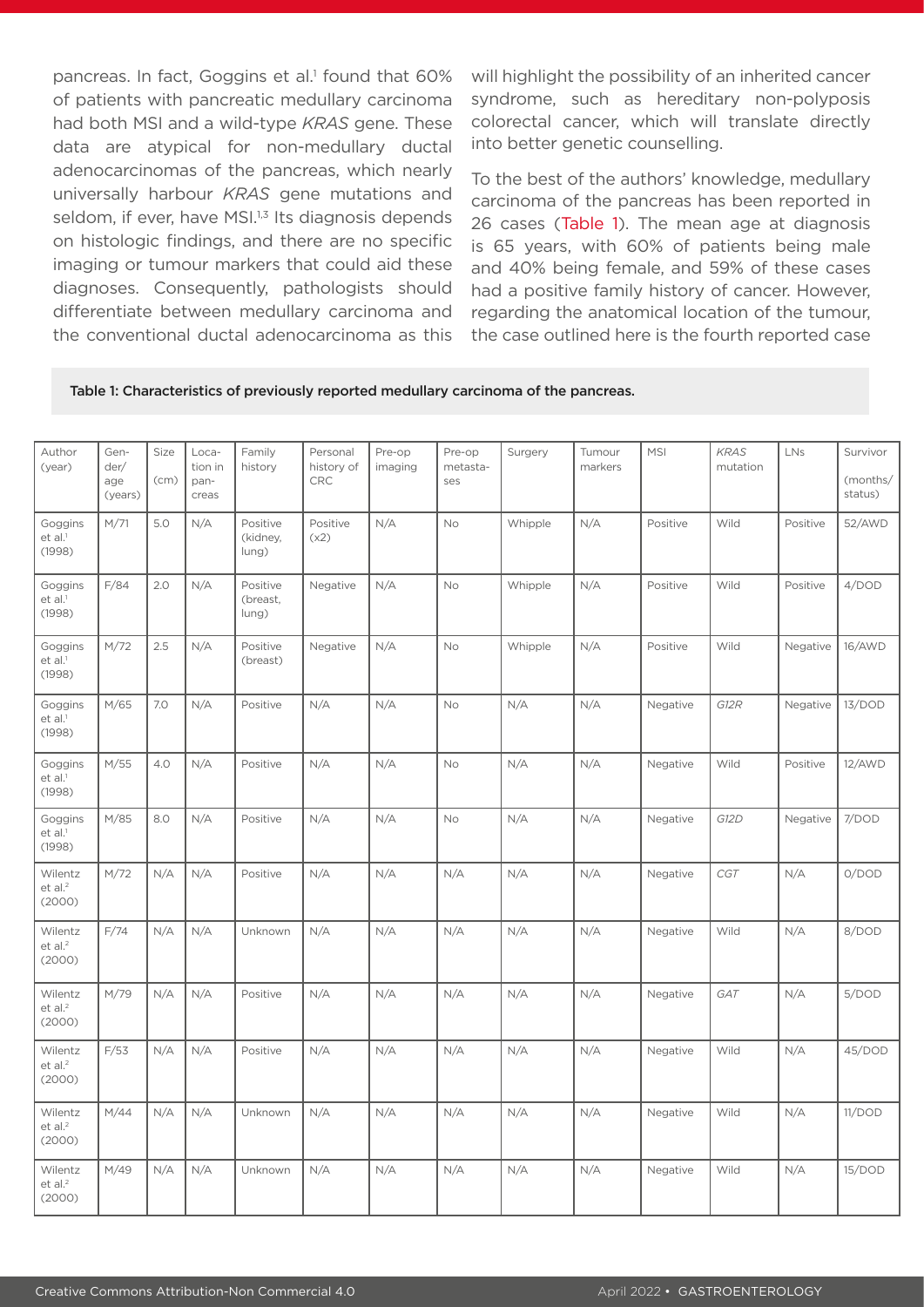#### Table 1 contined.

| Wilentz<br>et al. <sup>2</sup><br>(2000)          | M/74                | N/A         | N/A                           | Positive             | N/A                                                                                                          | N/A                                                                                                    | N/A       | N/A                                                                               | N/A                                                                       | Negative | Wild       | N/A      | 12/DOD  |
|---------------------------------------------------|---------------------|-------------|-------------------------------|----------------------|--------------------------------------------------------------------------------------------------------------|--------------------------------------------------------------------------------------------------------|-----------|-----------------------------------------------------------------------------------|---------------------------------------------------------------------------|----------|------------|----------|---------|
| Wilentz<br>et al. <sup>2</sup><br>(2000)          | F/74                | N/A         | N/A                           | Unknown              | N/A                                                                                                          | N/A                                                                                                    | N/A       | N/A                                                                               | N/A                                                                       | Negative | Wild       | N/A      | 12/DOD  |
| Wilentz<br>et al. <sup>2</sup><br>(2000)          | M/34                | N/A         | N/A                           | Positive             | N/A                                                                                                          | N/A                                                                                                    | N/A       | N/A                                                                               | N/A                                                                       | Positive | Wild       | N/A      | 13/AWD  |
| Wilentz<br>et al. <sup>2</sup><br>(2000)          | M/33                | N/A         | N/A                           | Negative             | N/A                                                                                                          | N/A                                                                                                    | N/A       | N/A                                                                               | N/A                                                                       | Negative | Wild       | N/A      | 126/AWD |
| Wilentz<br>et al. <sup>2</sup><br>(2000)          | F/67                | N/A         | N/A                           | Positive             | N/A                                                                                                          | N/A                                                                                                    | N/A       | N/A                                                                               | N/A                                                                       | Negative | <b>TTT</b> | N/A      | 15/DOD  |
| Wilentz<br>et al. <sup>2</sup><br>(2000)          | M/67                | N/A         | N/A                           | Positive             | N/A                                                                                                          | N/A                                                                                                    | N/A       | N/A                                                                               | N/A                                                                       | Negative | GAT        | N/A      | 15/DOD  |
| Wilentz<br>et al. <sup>2</sup><br>(2000)          | F/66                | N/A         | N/A                           | Positive             | N/A                                                                                                          | N/A                                                                                                    | N/A       | N/A                                                                               | N/A                                                                       | Negative | Wild       | N/A      | 7/DOD   |
| Banville<br>et al. <sup>4</sup><br>(2006)         | M/63                | <b>11.0</b> | Body<br>and<br>distal<br>tail | Negative             | Rectal<br>adenocar-<br>cinoma,<br>me-<br>tachro-<br>nous<br>cecal<br>adenocar-<br>cinoma<br>(at 53<br>years) | CT: mass<br>of distal<br>body<br>and tail<br>involving<br>stomach                                      | Yes       | DP, partial<br>gastrec-<br>tomy,<br>splenecto-<br>my, small<br>bowel<br>resection | N/A                                                                       | Positive | Not done   | N/A      | Unknown |
| Cumplido<br>Burón,<br>Toral<br>Peña<br>$(2011)^5$ | M/59                | N/A         | Body                          | Unknown              | Negative                                                                                                     | MRI: mass<br>in body of<br>pancre-<br>as, no<br>vascular<br>penetra-<br>tion                           | <b>No</b> | Whipple                                                                           | EMA:<br>positive<br>CK-20,<br>CEA, NET,<br>S100, and<br>CD45:<br>negative | Not done | Wild       | Positive | 5/DOD   |
| Krvavica<br>et al. <sup>6</sup><br>(2012)         | F/69                | 6.0         | Tail                          | Positive<br>(breast) | Negative                                                                                                     | CT: two<br>tumour<br>nodules of<br>left kidney<br>and<br>enlarged<br>para-<br>aortic LNs               | Yes       | DP with<br>partial left<br>nephrec-<br>tomy,<br>para-aortic<br>LNs exci-<br>sion  | N/A                                                                       | Not done | Unknown    | Positive | 18/DOD  |
| Laxton <sup>7</sup><br>(2017)                     | F/<br>middle<br>age | N/A         | Tail                          | Unknown              | N/A                                                                                                          | CT:<br>hyper-en-<br>hancing<br>mass in<br>pancreatic<br>tail and<br>peripan-<br>creatic<br>${\sf LNs}$ | <b>No</b> | <b>DP</b>                                                                         | N/A                                                                       | Positive | Unknown    | Positive | Unknown |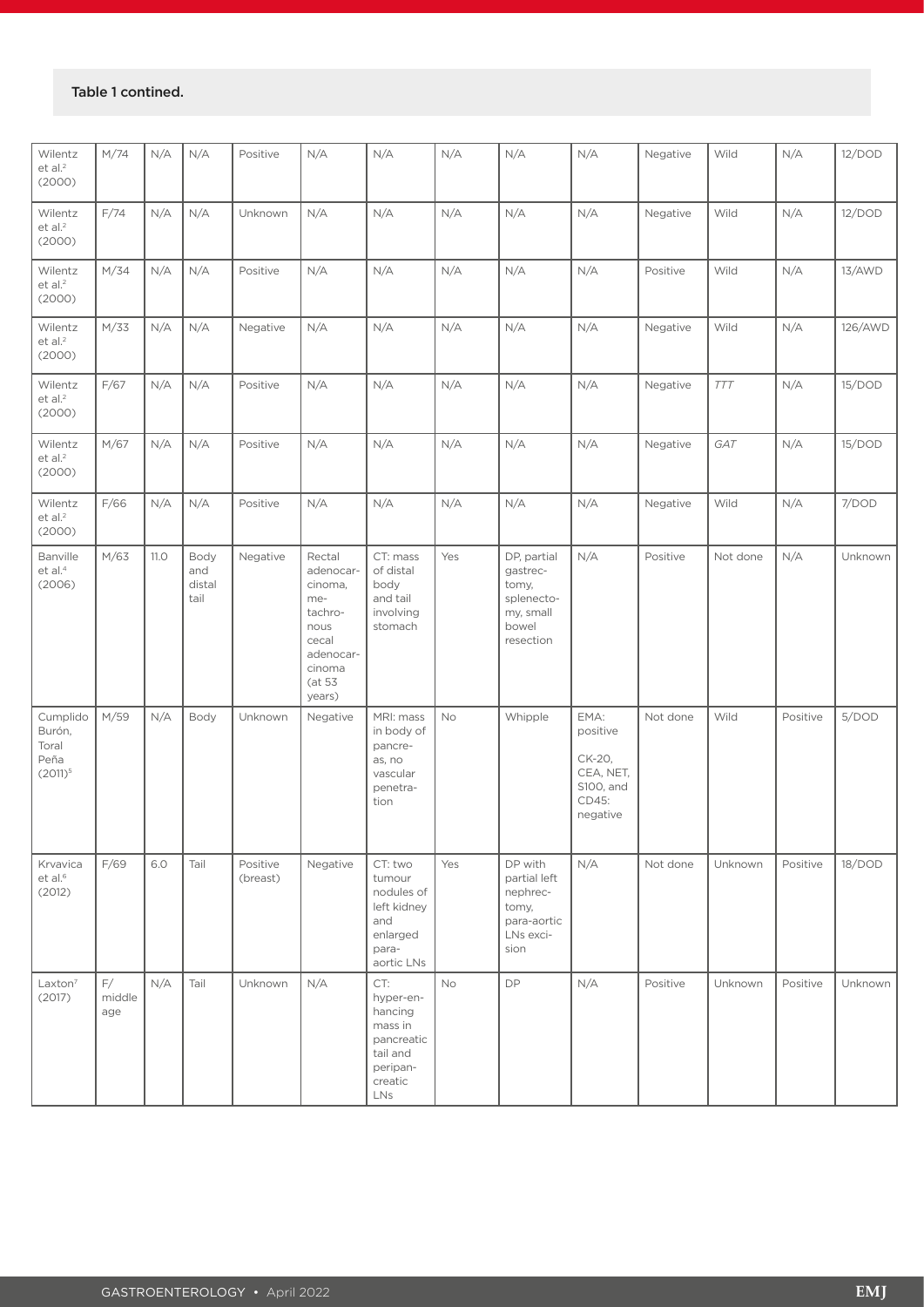| Yago et<br>al.8(2018)                           | F/73 | 2.2 | Body | Positive<br>(gastric,<br>pancre-<br>atic) | Negative | US: cystic<br>lesion of<br>pancreas<br>CT+EUS:<br>no cyst<br>but solid<br>tumour<br>in MPD<br>of body<br>and MPD<br>dilatation | No        | Whipple                                                                                                   | CA 19-9,<br>CEA, pan-<br>creatic Ca<br>and Ag,<br>DUPAN-2,<br>Span-1:<br>normal | Negative                       | G12V    | Negative | 29/AWD  |
|-------------------------------------------------|------|-----|------|-------------------------------------------|----------|--------------------------------------------------------------------------------------------------------------------------------|-----------|-----------------------------------------------------------------------------------------------------------|---------------------------------------------------------------------------------|--------------------------------|---------|----------|---------|
| Peña<br>Anduya<br>et al. <sup>9</sup><br>(2018) | F/80 | N/A | Head | Unknown                                   | Positive | CT:<br>mass in<br>pancreatic<br>head and<br>cecum                                                                              | Yes       | Total<br>pancrea-<br>tectomy,<br>splenecto-<br>my, chole-<br>cystecto-<br>my, right<br>hemicolec-<br>tomy | N/A                                                                             | Unknown                        | Unknown | Negative | Unknown |
| Kryklyva<br>et al. <sup>10</sup><br>(2020)      | F/60 | 7.0 | Head | Negative                                  | Negative | MRI+PET:<br>pancreatic<br>head mass                                                                                            | <b>No</b> | Whipple                                                                                                   | N/A                                                                             | Negative<br>(POLE<br>mutation) | Unknown | Negative | 60/AWD  |
| Case<br>outlined<br>in this<br>report           | M/47 | 3.5 | Body | Negative                                  | Negative | CT: 40x25<br>mm<br>body of<br>pancreas<br>mass<br>MRI:<br>30x25 cm<br>tumour in<br>body                                        | No        | <b>DSP</b>                                                                                                | CA 19-9:<br>19.6 U/mL<br><b>CEA: 2.2</b><br>ng/mL                               | Negative                       | Wild    | Negative | 7/AWD   |

Ag: silver; AWD: alive without disease; Ca: calcium; CA 19-9: carbohydrate antigen 19-9; CD45: leukocyte common antigen; CEA: carcinoembryonic antigen; CK-20: cytokeratin-20; CRC: colorectal cancer; DOD: died of disease; DP: distal pancreatectomy; DSP: distal spleen pancreatectomy; DUPAN-2: duke pancreatic monoclonal antigen Type 2; EMA: epithelial membrane antigen; EUS: endoscopic ultrasound; F: female; LN: lymph node; M: male; MPD: main pancreatic duct; MSI: microsatellite instability; N/A: not available; NET: norepinephrine transporter; Pre-op: pre-operation; ref: reference; S100: S100 protein; Span-1: S-pancreas-1 antigen; US: ultrasound; Whipple: Whipple procedure.

located in the body of the pancreas. Furthermore, despite the lack of information for all cases, it is worth mentioning that a personal history of colon cancer was in reported in three cases.

Medullary carcinoma of the pancreas suggests two distinctive genetics: MSI and a wild-type *KRAS* gene. In the reported cases, six had MSI, 18 had MSS, two had no MSI testing done, and one was of unknown status; therefore, MSI was found in almost 22.22% of cases (six out of 26 cases), compared with 66.66% who had MSS. As for the *KRAS* gene, the literature showed a preservation of wild-type *KRAS* in 15 cases, while

six had mutant *KRAS*, four were of unknown status, and in one case, no *KRAS* analysis was performed. The majority of cases of medullary carcinoma of the pancreas were with a wildtype *KRAS* (15 out of 26; 55.55%), and a *KRAS*mutated gene was seen in six out of 26 cases (22.22%). In current oncology practice, where cancer genetics and the correlation between the genotype and phenotype of the cancer play a vital role, the identification of an inherited cancer syndrome is of the utmost importance. From here, the role of the pathologist in identifying medullary carcinoma of the pancreas is essential